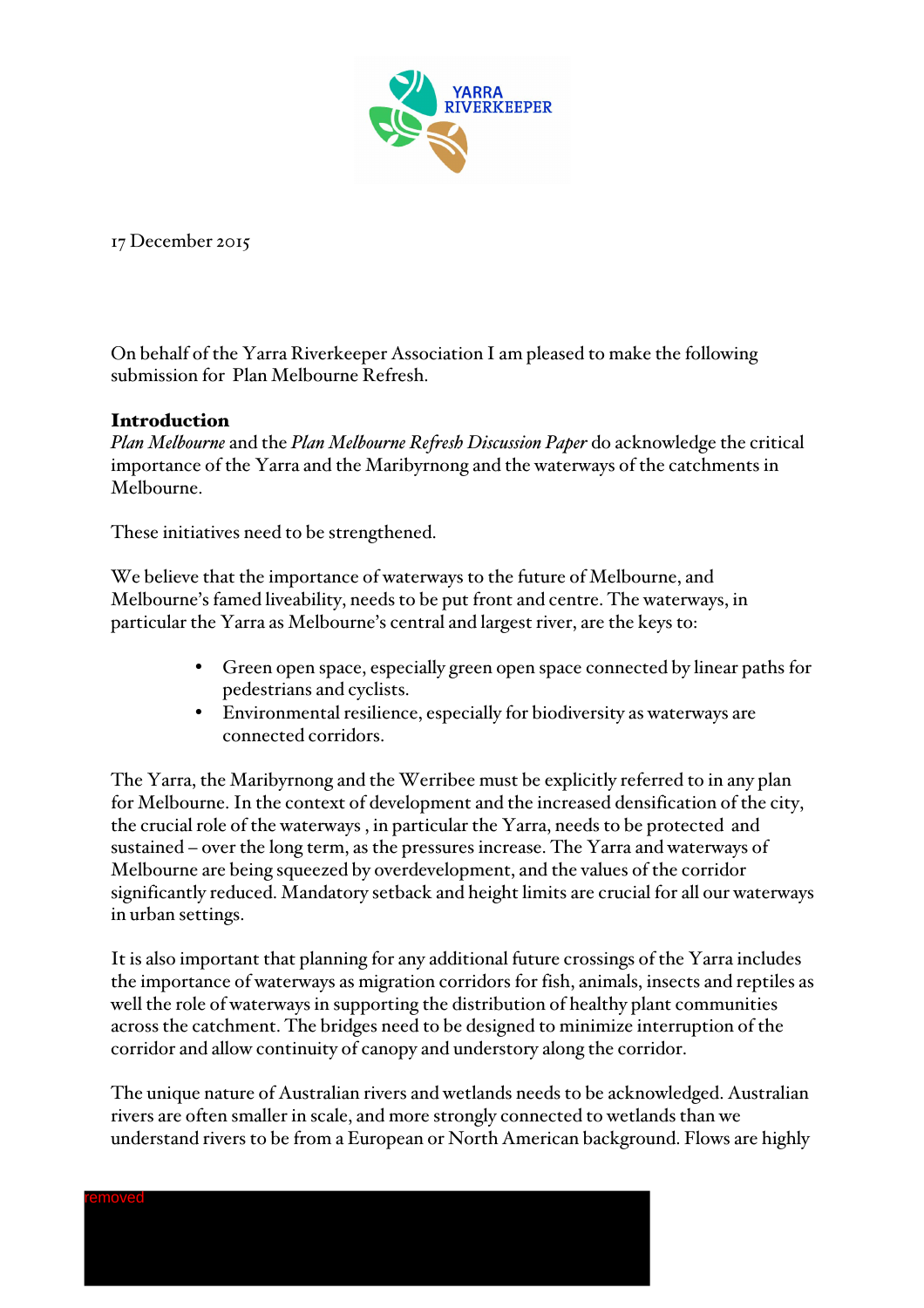

variable and the ecology is dependent on the variability of these flows. The Yarra and its tributaries have been cut off from the wetlands with which they fruitfully interconnected before flows were reduced and over-managed. As flows are highly variable, Australian waterways are almost as much rivers of vegetation as they are of water and the particular importance of vegetation needs to be acknowledged. We cannot simply look to planning in other cities in the world for models for planning for our waterways but must create a planning framework that works for our unique Australian environment.

We specifically request that there is an imitative to prevent construction on the floodplain And an initiative to protect, improve and re-connect wetlands.

The importance of waterways and the green corridor they provide in cooling Melbourne needs also to be explicitly acknowledged.

The waterways and especially the Yarra as the primary river of Melbourne are the key to sustaining parklands, building resilience both for people and for biodiversity.

## Who we are

This year the Yarra Riverkeeper Association is celebrating 10 years of advocating for and educating about the Yarra River. We are an independent community of citizen-advocates that works solely in the interest of the river. The spokesperson of the Association is the Yarra Riverkeeper, and the Riverkeeper boat is permanently moored in the Yarra at Burnley and patrols the River regularly. This gives us an informed and unique understanding of the river landscape and the changes that happen there.

We are part of an alliance of more than 150 waterkeepers worldwide. On our river patrols, we take key decision-makers on tour so they can better appreciate the river and what it contributes to the life of Melbourne. Over the past ten years we have built a detailed understanding of the Yarra and its corridor, and the importance of the river to Melbourne.

The original riverkeeper organization grew out of a group of fishers fighting pollution on the Hudson River in New York. As well as an environmental organization, we are a humanist organization. We advocate for a healthy river and river corridor ecology that will benefit the people living in and visiting the catchment. We successfully advocated for environmental water flows for the Yarra, they first began flowing in 2010. These flows are helping to restore ecological values to the river.

# Yarra River Protection Act and Trust

As the river has long suffered from fragmented responsibilities and management, from inconsistencies in planning from one council-planning scheme to another, and from a lack of continuity in implementing the recommendations of planning reports commissioned for the Yarra, we have long advocated for stronger management of the River.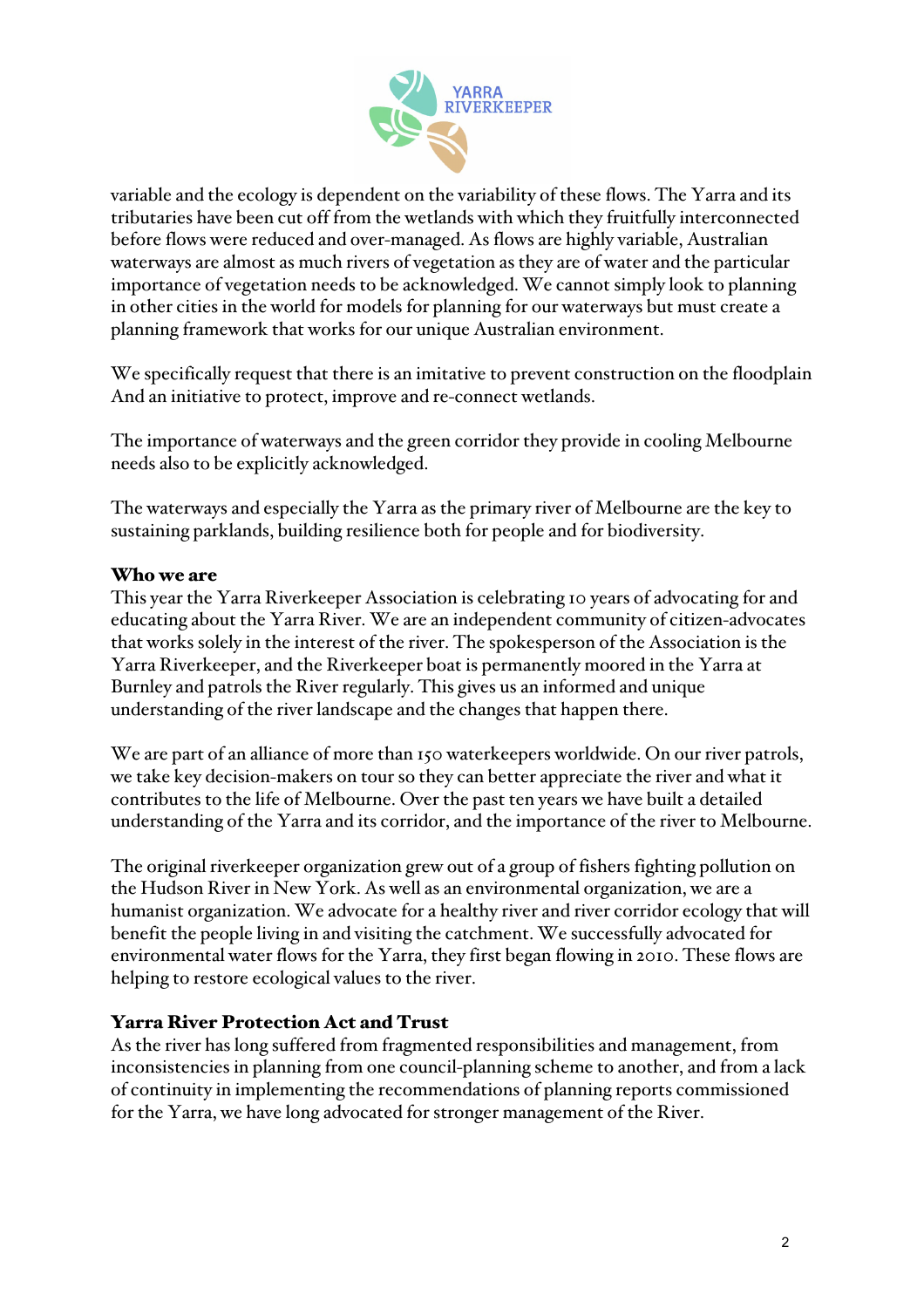

In response, the current government made an election commitment to the Yarra River Protection Act and Trust. The government is now working on a framework for the Act and, as a preliminary to resolving planning inconsistencies and a lack of implementation along the river, has called together a ministerial round table of councils bordering the Yarra along with key agencies, and established a Ministerial Advisory Committee and a reference group.

In any plan for Melbourne the Yarra needs to be explicitly recognized and in planning for any city and its waterways need to be recognized. This has been followed in every plan for Melbourne since 1929 and the need now is more urgent as development in the catchment and over-development in the river corridor squeeze the visual landscape, radically reduces the sense of a natural environment which is distinct from the built environment that is so valued by so many, shrinks connecting habitats on the river and breaks migration links. This is particularly important under any climate change scenarios

## The Yarra

The Yarra River is Melbourne finest natural asset and the very reason the city exists where it does today. It is essential to Melbourne's identity and to many people the river and the city are synonymous. We are incredibly fortunate to have parkland that extends to the central city and there is virtually a continuous link from the mountains to the bay. The headwaters of the river is in the closed catchment which protects some of the finest natural forest in Australia, as it has been left untouched for over 100 years. The sometimes extensive riverine parklands are unusual among major urban river systems, and the connectivity of an urban river from the forests to the sea is rare, and the potential for a connected linear parkland with bike/pedestrian paths is even rarer. Melbourne is even luckier in having extensive parklands along tributaries, which have been improved and extended by the hard work of community. As the Yarra does, these waterways offer many linear recreational opportunities., and extend the network of paths from the Yarra. Yet the River is under pressure. The very amenity that is so enjoyed by many is being destroyed for the benefit of a few, and long-term values are being unnecessarily sacrificed for short-term profits.

## Plan Melbourne Refresh discussion paper

The discussion paper of October 2015 "Plan Melbourne Refresh" notes that among 'What is changing' that the refresh 'provides opportunity to update Plan Melbourne 2014:

Reflect progress in implementation of Plan Melbourne 2014 related policy reviews, such as the Yarra River Strategy

Though Plan Melbourne contained significant references to protecting key Melbourne waterways there was no explicit Yarra River Strategy – one is needed.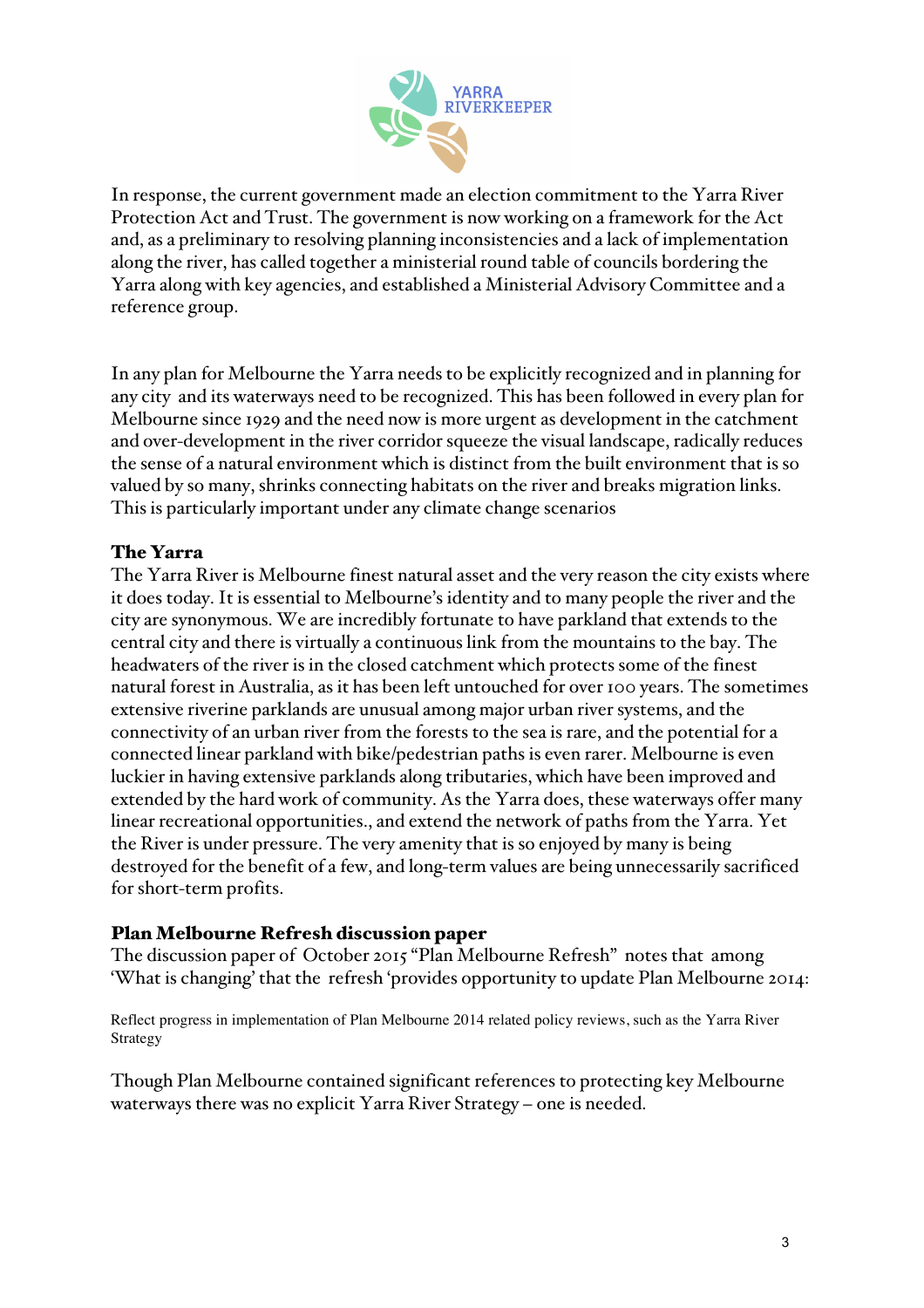

The MAC August 2013 recommended:

Initiative 7.5.3: Manage the interface between development and the waterways 7.5.3-1: In consultation with local government, investigate potential planning protection for key waterway corridors such as the Yarra River between Heidelberg and Warrandyte and the Maribyrnong River, as well as major parks and other places of high environmental value. 7.5.3-2: Where warranted, seek to amend the relevant local planning schemes to provide adequate protection for these natural and physical assets.

And the plan delivered:

### Initiative 4.2.4 Protect Waterways From Inappropriate Development

Port Phillip Bay, Yarra River, Maribyrnong River and other significant rivers and streams are important assets to the state and are highly valued by the community in a number of ways. There is a need to balance the tourism, recreational and cultural values of Melbourne's foreshore and waterways with development opportunities. It is also important that we protect our waterways from inappropriate development. The government has recently brought forward new, mandatory controls to protect the banks of the Yarra and Maribyrnong rivers, our city's two iconic waterways. These controls should be offered to local governments and waterway authorities to protect other iconic waterways and coasts across Melbourne, including Port Phillip Bay.

In the short term

• In partnership with local governments, stakeholders and water authorities prepare and implement planning provisions for height controls for medium- and high-density development (or inappropriate uses and development) in sensitive locations around Port Phillip Bay.

• In partnership with local governments, stakeholders and water authorities, work toward the protection of Melbourne's waterways from inappropriate development through the use of mandatory controls similar to those in place for the Yarra and Maribyrnong rivers.

Up to the time of the publication of the *Plan Melbourne Refresh Discussion Paper* the mandatory controls were limited to height limits and vegetation requirements along the Boroondara Corridor, which had initially been 'interim' but had been made permanent by Boroondara Council. Mandatory controls are important on the river as once the landscape is destroyed it can never be recovered. Two key points to be made are that the small scale of the Yarra means that a development that is modest compared to developments elsewhere is the city can utterly destroy the magic of the visual landscape, and the river is seen by many as they drive alongside the river or cross the river by bridge as a river of green and the Yarra needs to be protected as a vegetation-dominated corridor.

Shortly after the publication of Plan Melbourne in May 2014 the respected *Middle Yarra Corridor Study Recommendations*, was published in draft. This with the 2005 *Review of Policies and Controls for the Yarra River Corridor: Punt Road to Burke Road Final Consultant's Report* needs to be incorporated into Plan Melbourne Refresh initiatives. The second of these two reports cites the following key issues as important in the Yarra Corridor: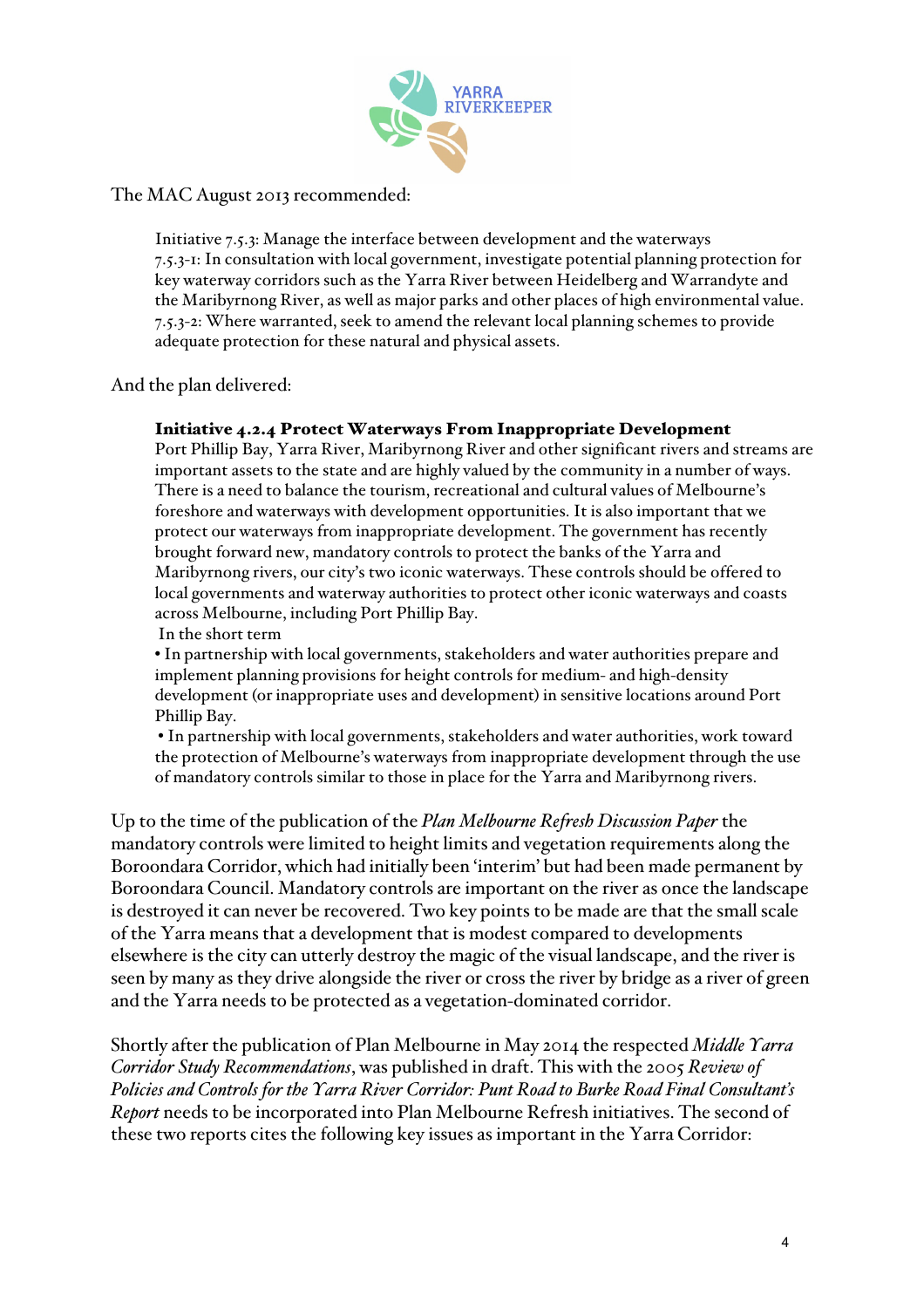

• relate the siting, scale, bulk and massing of new development adjacent to the width and scale of the waterway and the river banks;

• protect and enhance the landscape qualities of the Yarra River as a vegetation dominated corridor;

• tailor the siting, scale, bulk and massing to the distinctive landscape character of each section of the Yarra River corridor;

• consider the impact of building massing and siting on long-range views of the river corridor, including from the opposite bank;

• minimise overshadowing of the river … at all times of the year.

These points also can be applied to the other waterways of Melbourne.

*Plan Melbourne Refresh* needs to extend the commitments made in *Plan Melbourne*, in the light of the strengthening community appreciation of the vital role of the Yarra and other waterways in the catchment play in open spaces in Melbourne, especially as densification proceeds.

The Yarra and the waterways of Melbourne need to be protect from development encroaching into the open space of the waterways with strong mandatory commitments to setbacks, height limits, a vegetated corridor, and avoidance of any overshadowing. As the densification of Melbourne proceeds the fine open spaces offered by the waterways will be destroyed unless they are actively defended, yet these are the very open spaces needed by the people living in the new high rises. This is a particular risk for brownfield sites on the river corridor, where many old industrial sites and warehouses have been located.

*Plan Melbourne Refresh* needs to make an explicit commitment to the importance of our waterways in coping with climate change and building resilience. The rivers and the riverine environments play a vital role in cooling our city and by providing connected system of ecosystems, which is healthier than isolated patches. The waterways allow communities of plants and of wildlife to connect increasing genetic diversity and therefore resilience. The crucial value of our waterways in dealing with climate change and in promoting biodiversity especially as corridors connecting parklands and bush needs to be explicitly recognized, studied and co-ordinated across the catchment.

### An emerging trend in favour of the River and its corridor

It needs to be kept firmly in mind that protecting the river is increasingly important to Melbournians and those involved in planning for Melbourne. Two factors clearly demonstrate this trend.

First, for 40 years every planning report on Melbourne or the river has highlighted the importance of protecting the River and its corridor, and the uniqueness of the Yarra as an Australian waterway has emerged from these reports. These reports are summarised in